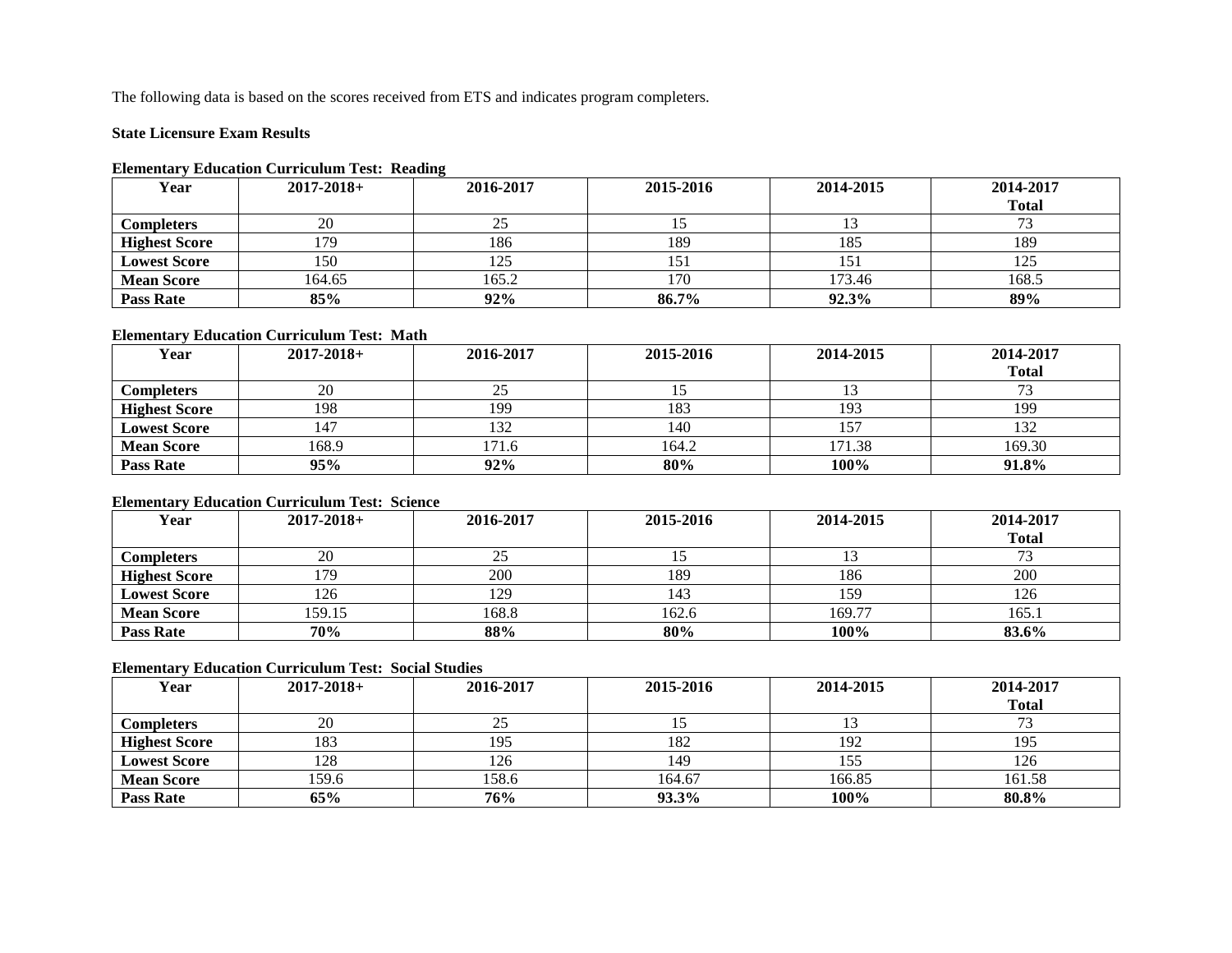# **Principles of Teaching and Learning (PLT**)

| Year                 | $2017 - 2018 +$ | 2016-2017       | 2015-2016 | 2014-2015 | 2014-2017    |
|----------------------|-----------------|-----------------|-----------|-----------|--------------|
|                      |                 |                 |           |           | <b>Total</b> |
| <b>Completers</b>    | 20              | ل ر             |           |           |              |
| <b>Highest Score</b> | 189             | 18 <sup>7</sup> | 188       | 181       | 189          |
| <b>Lowest Score</b>  | 150             | 145             | 150       | 158       | 145          |
| <b>Mean Score</b>    | 169.75          | 170.08          | 169.53    | 171.69    | 170.15       |
| <b>Pass Rate</b>     | 90%             | 88%             | 93.3%     | 92.3%     | 90.4%        |

#### **Teaching Reading**

| Year                 | $2017 - 2018 +$ | 2016-2017 | 2015-2016 | 2014-2015 | 2014-2017    |
|----------------------|-----------------|-----------|-----------|-----------|--------------|
|                      |                 |           |           |           | <b>Total</b> |
| <b>Completers</b>    | 20              | $24*$     |           |           | $72*$        |
| <b>Highest Score</b> | 191             | 182       | 178       | 178       | 191          |
| <b>Lowest Score</b>  | 154             | 143       | 146       | 151       | 143          |
| <b>Mean Score</b>    | 169.3           | 167.46    | 166.93    | 167.77    | 167.92       |
| <b>Pass Rate</b>     | 80%             | 91.7%     | 86.7%     | 92.3%     | $90.3\%$     |

\*One student in 2016-2017 did not have exam scores reported for Teaching Reading.

# **English Language Arts 5-9**

| Year                 | 2017-2018 | 2016-2017 | 2015-2016 | 2014-2015 | 2014-2017    |
|----------------------|-----------|-----------|-----------|-----------|--------------|
|                      |           |           |           |           | <b>Total</b> |
| <b>Completers</b>    |           |           |           |           |              |
| <b>Highest Score</b> |           |           | 181       |           | 181          |
| <b>Lowest Score</b>  |           |           | 181       |           | 181          |
| <b>Mean Score</b>    |           |           | 181       |           | 181          |
| <b>Pass Rate</b>     |           |           | 100%      |           | 100%         |

## **Mathematics 5-9**

| Year                 | 2017-2018 | 2016-2017 | 2015-2016 | 2014-2015 | 2014-2017    |
|----------------------|-----------|-----------|-----------|-----------|--------------|
|                      |           |           |           |           | <b>Total</b> |
| <b>Completers</b>    |           |           |           |           |              |
| <b>Highest Score</b> |           |           | 167       |           |              |
| <b>Lowest Score</b>  |           | 165       | 167       |           | 165          |
| <b>Mean Score</b>    |           | 168.3     | 167       |           | 168          |
| <b>Pass Rate</b>     |           | 100%      | 100%      |           | 100%         |

# **General Science 5-9**

| --<br>Year | 7-2018<br>2017 | $-2017$<br>2016- | 2015-2016 | -2015<br>201 | 2017<br>201<br>-40 r       |
|------------|----------------|------------------|-----------|--------------|----------------------------|
|            |                |                  |           |              | <b>CONTRACTOR</b><br>Total |
| Completers |                |                  |           |              |                            |